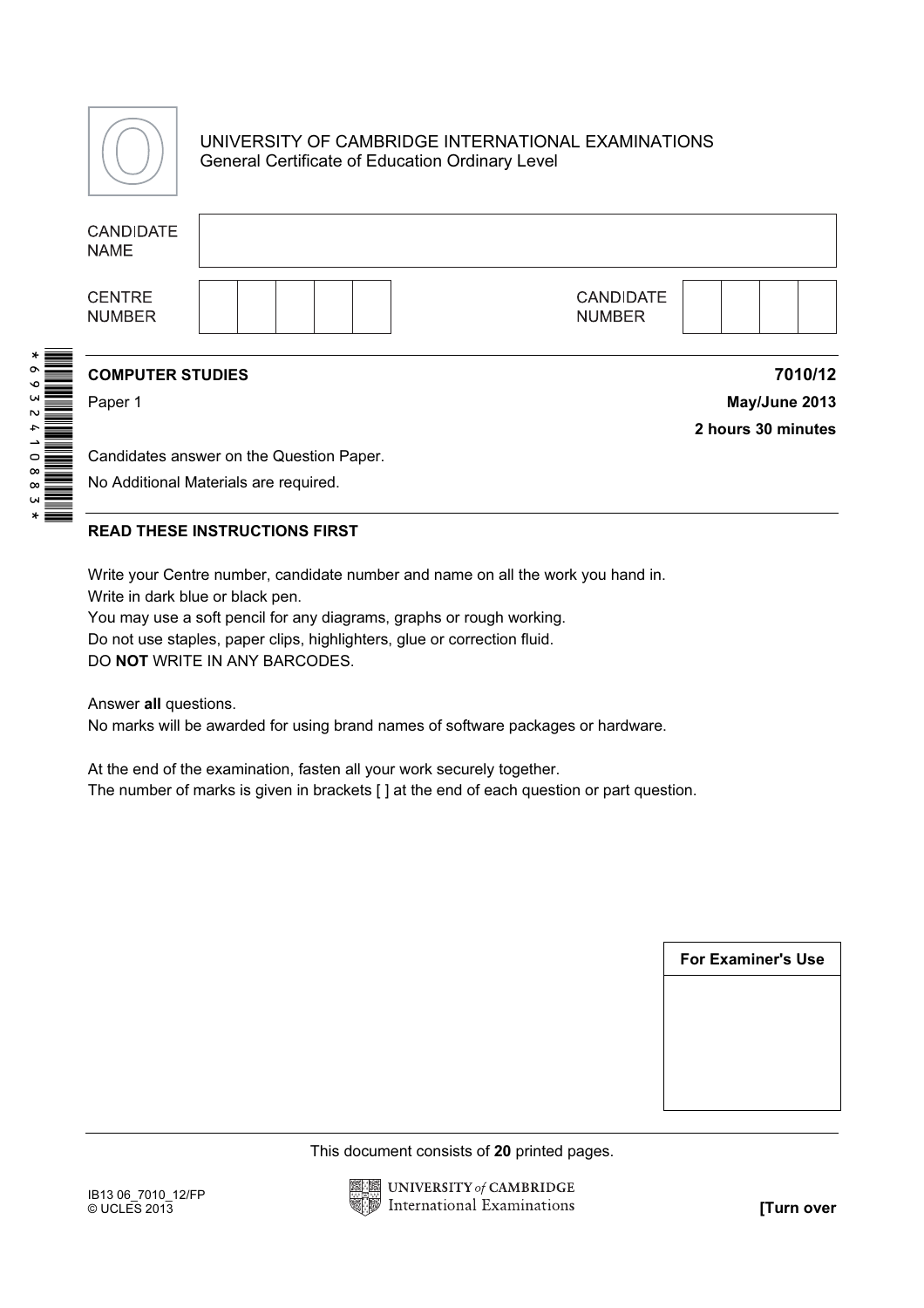2

| 1 | (a) State two items found in typical technical documentation. |
|---|---------------------------------------------------------------|
|   |                                                               |
|   |                                                               |
|   | 2                                                             |
|   | [2]                                                           |
|   |                                                               |
|   | (b) State two items found in a typical user guide.            |
|   |                                                               |
|   |                                                               |

[2] 

 $2\footnotesize\begin{array}{l}\rule{0pt}{10pt}\\ \rule{0pt}{10pt}\\ \rule{0pt}{10pt}\\ \rule{0pt}{10pt}\\ \rule{0pt}{10pt}\\ \rule{0pt}{10pt}\\ \rule{0pt}{10pt}\\ \rule{0pt}{10pt}\\ \rule{0pt}{10pt}\\ \rule{0pt}{10pt}\\ \rule{0pt}{10pt}\\ \rule{0pt}{10pt}\\ \rule{0pt}{10pt}\\ \rule{0pt}{10pt}\\ \rule{0pt}{10pt}\\ \rule{0pt}{10pt}\\ \rule{0pt}{10pt}\\ \rule{0pt}{10pt}\\ \rule{0pt}{10pt}\\ \rule{0pt}{10pt}\\ \rule{0pt}{10pt$ 

**2** Four types of data storage media and four descriptions are shown in the table below.

Tick  $(\checkmark)$  the appropriate boxes in the table to match each data storage medium to its most suitable description.

|                                                                                      | CD-ROM | DVD-RAM | fixed hard<br>disk | memory stick |
|--------------------------------------------------------------------------------------|--------|---------|--------------------|--------------|
| storage medium where<br>data can only be read<br>and not altered                     |        |         |                    |              |
| portable medium which<br>allows transfer of data<br>between computers                |        |         |                    |              |
| memory where operating<br>systems and applications<br>software are usually<br>stored |        |         |                    |              |
| medium which allows<br>recording and playback<br>to occur at the same time           |        |         |                    |              |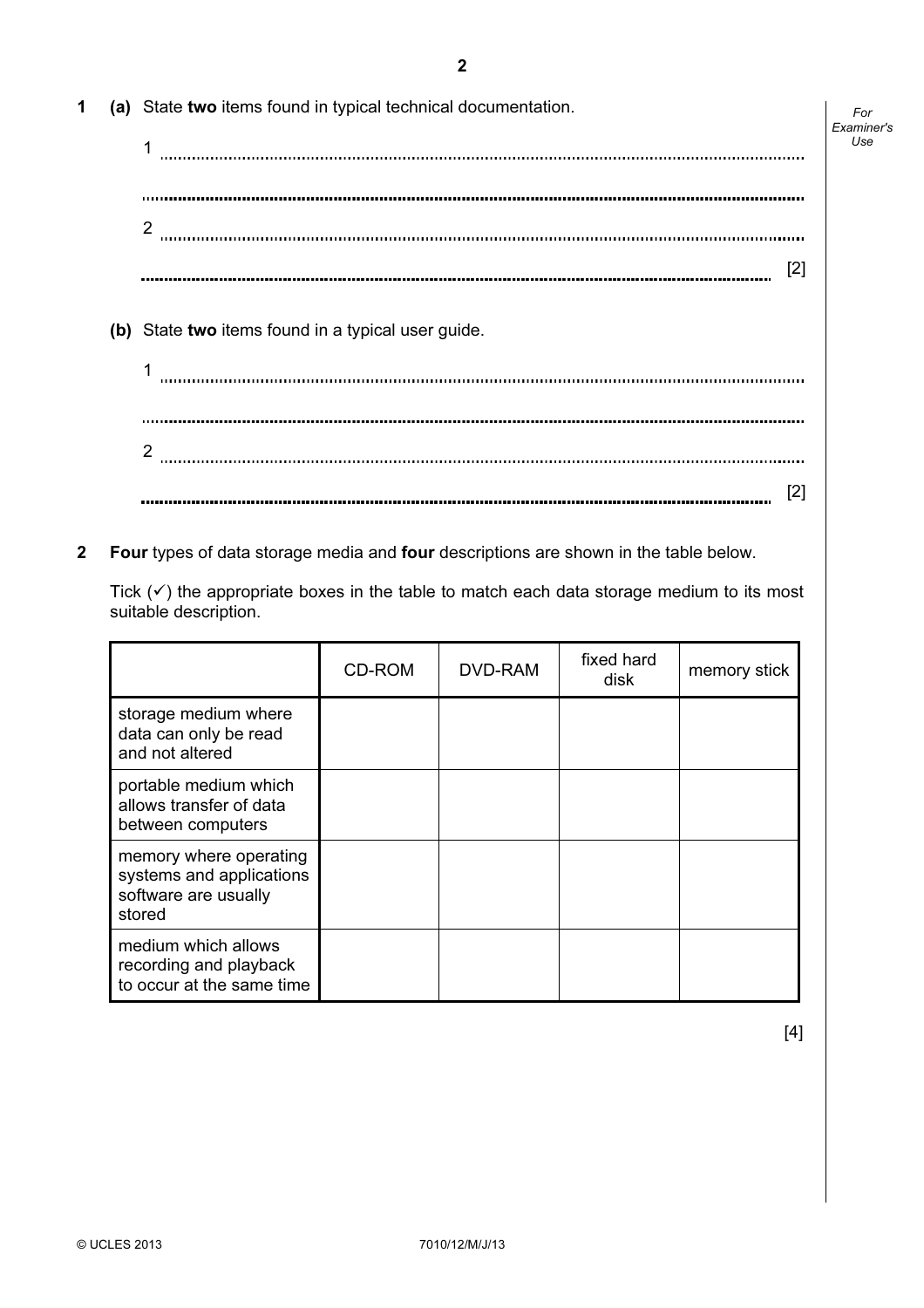| 3 |     |        | Three common devices are listed below:                                                                                                                       | For<br>Examiner's |
|---|-----|--------|--------------------------------------------------------------------------------------------------------------------------------------------------------------|-------------------|
|   |     |        | MP3 player<br>digital camera<br>mobile phone                                                                                                                 | Use               |
|   | (a) |        | Choose one of the above devices.<br>Describe the type of internal memory the device uses.<br>Describe how data is transferred from the device to a computer. |                   |
|   |     | Device | Type of internal memory used                                                                                                                                 |                   |
|   |     |        |                                                                                                                                                              |                   |
|   |     |        |                                                                                                                                                              |                   |
|   |     |        | Method of transferring data to a computer                                                                                                                    |                   |
|   |     |        | $[2]$                                                                                                                                                        |                   |
|   |     |        | (b) Modern mobile phones include a digital camera and an MP3 player.                                                                                         |                   |
|   |     | (i)    | Give one disadvantage when compared to a dedicated MP3 player.                                                                                               |                   |
|   |     |        |                                                                                                                                                              |                   |
|   |     |        | (ii) Give one disadvantage when compared to a dedicated digital camera.                                                                                      |                   |
|   |     |        | $[2]$                                                                                                                                                        |                   |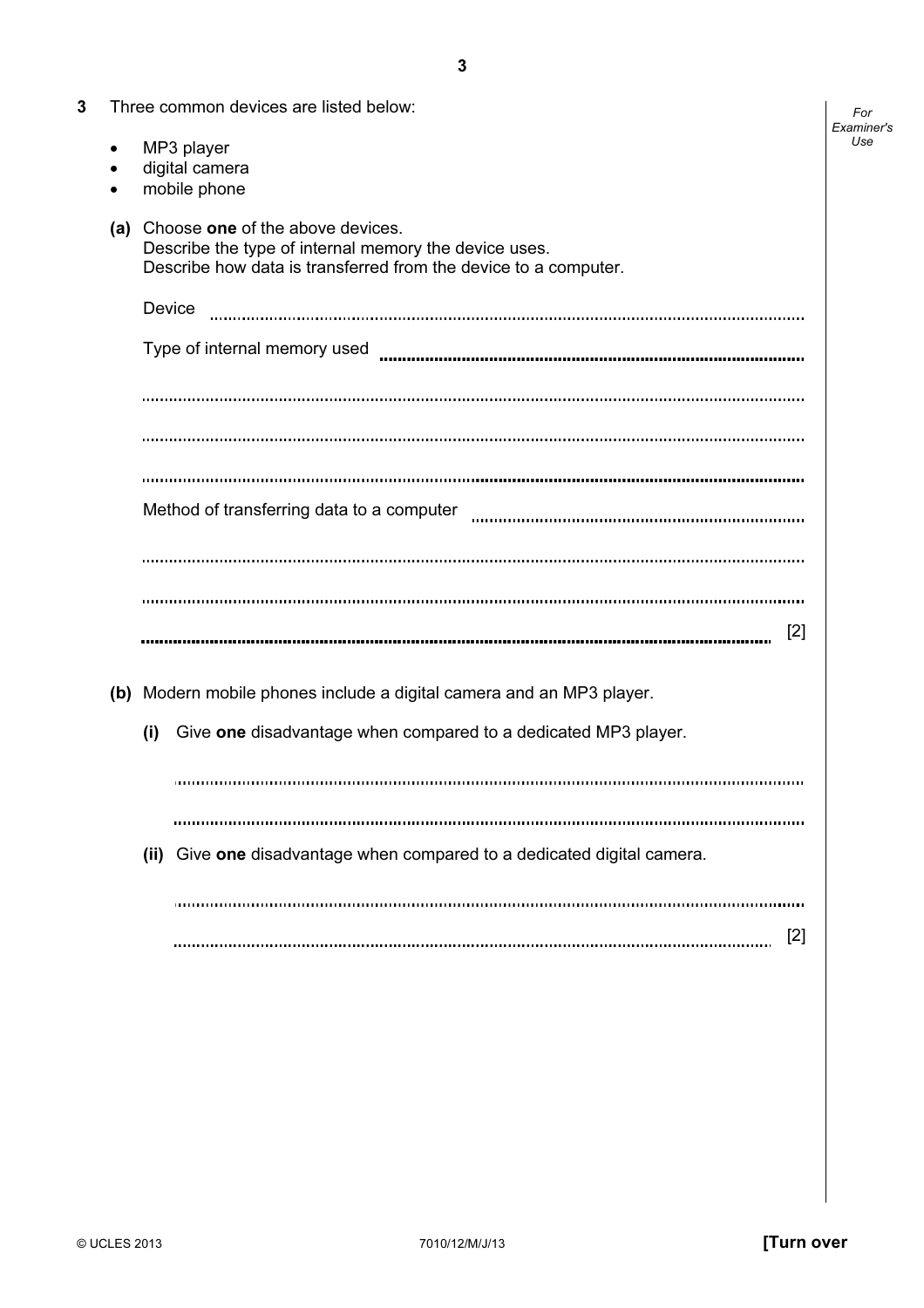4 (a) Computer systems can introduce a number of health and safety issues in the office.

Five potential risks are shown below. Indicate by ticking the appropriate column whether the risk is a *health* issue or a **safety** issue.

potential risk health issue safety issue repetitive strain injury (RSI) caused by excessive clicking of a mouse or typing trailing wires connected to a computer system ozone gas and toner particles produced during laser printer operation headaches and eye strain caused by glare from a computer monitor/screen electrocution caused by spilling liquids on a computer system

 $[5]$ 

For Examiner's  $1$ se

(b) Introduction of computer systems can also have an impact on the workers in the office.

Give three potential ways computers can affect the office workers.

1 2  $3 \hskip 1.5cm \mu$ [3]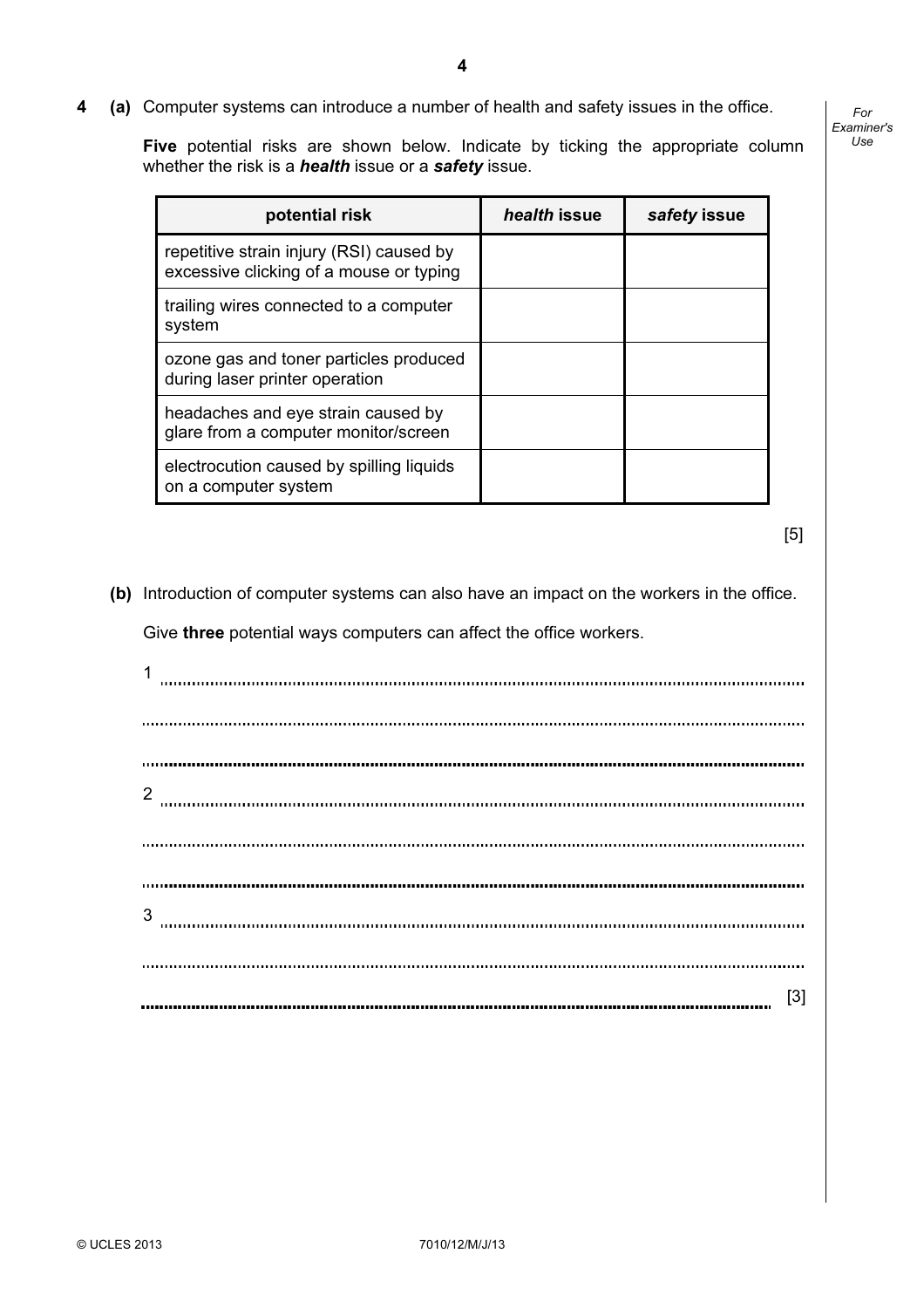$\overline{\Gamma}$ 

5 Five definitions are given on the left hand side of the diagram below. Five computer terms are shown on the right.

 $\overline{\mathbf{1}}$ 

By drawing arrows, connect each definition to the correct computer term.

| website that allows virtual<br>communication; user joins a site and<br>invites friends who, in turn, invite their<br>own friends                                   | chat room         |
|--------------------------------------------------------------------------------------------------------------------------------------------------------------------|-------------------|
| technology that allows telephone calls<br>to be made using computer networks,<br>such as the Internet                                                              | social networking |
| online "place" where a group of people<br>get together and discuss a number of<br>topics                                                                           | tagging           |
| software that allows any user to freely<br>create and edit a web page using their<br>own web browser                                                               | VolP              |
| marking, saving and archiving certain<br>websites or items (such as photos); for<br>example, it allows users to track and<br>organise favourite websites or photos | wiki              |

 $[4]$ 

For Examiner's Use

 $\overline{\mathsf{L}}$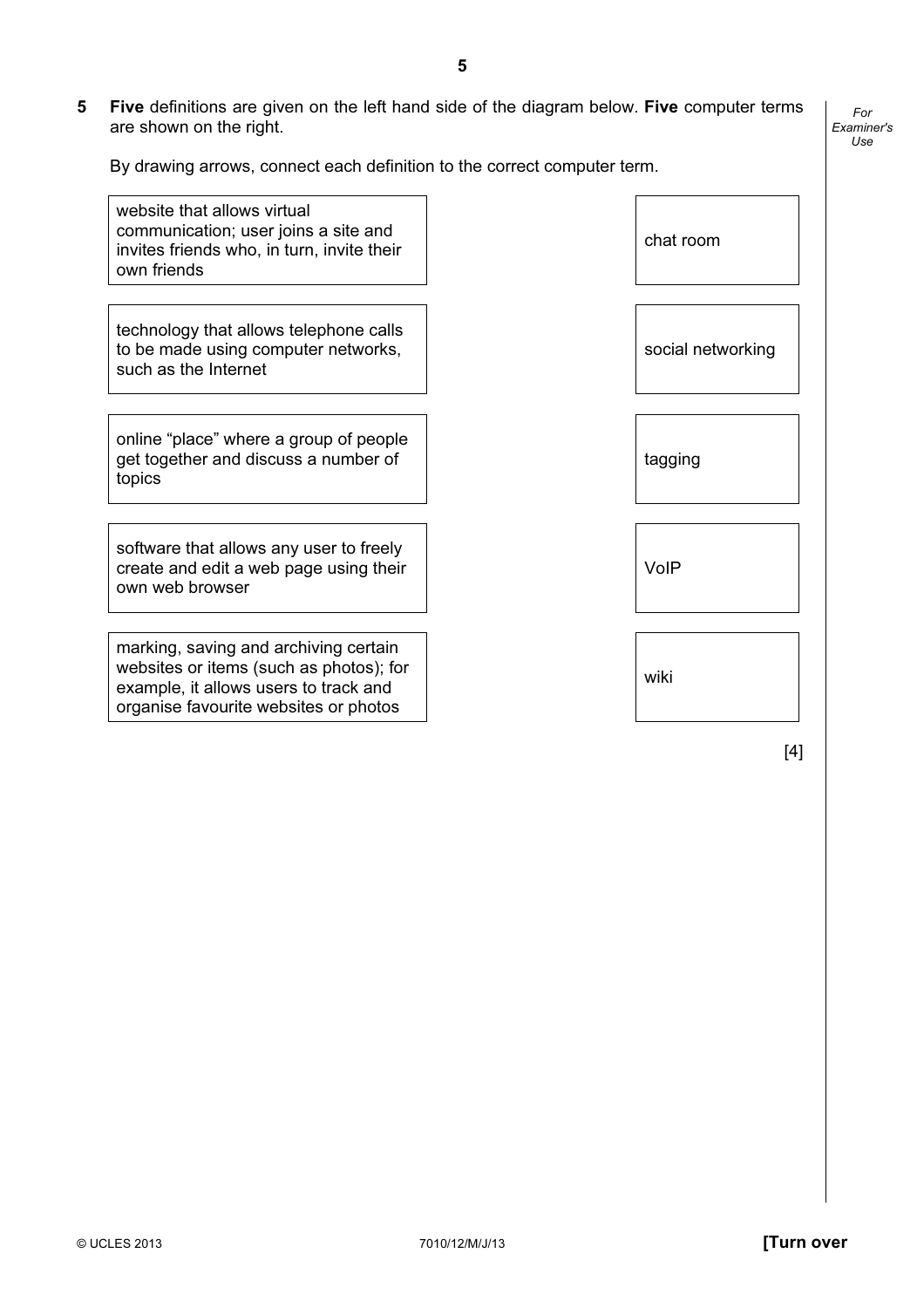| 6 | Five students made the following statements.                                                                                   | For               |
|---|--------------------------------------------------------------------------------------------------------------------------------|-------------------|
|   | Explain why each statement is incorrect.                                                                                       | Examiner's<br>Use |
|   | (a) "I always use CD-ROMs to save my data."                                                                                    |                   |
|   |                                                                                                                                |                   |
|   |                                                                                                                                |                   |
|   | $[1]$                                                                                                                          |                   |
|   | (b) "The advantage of WiFi in the home is you don't need the use of a telephone line<br>connection."                           |                   |
|   |                                                                                                                                |                   |
|   |                                                                                                                                |                   |
|   | $[1]$                                                                                                                          |                   |
|   | (c) "Satellite navigation systems in cars send signals to satellites so that the satellite can<br>work out where they are."    |                   |
|   |                                                                                                                                |                   |
|   |                                                                                                                                |                   |
|   | $[1]$                                                                                                                          |                   |
|   | (d) "Sending an email will cause a problem if the recipient is in another time zone where<br>the time difference is 12 hours." |                   |
|   |                                                                                                                                |                   |
|   |                                                                                                                                |                   |
|   | [1]                                                                                                                            |                   |
|   | (e) "Video conferencing allows meetings to be called at any time."                                                             |                   |
|   |                                                                                                                                |                   |
|   | [1]                                                                                                                            |                   |
|   |                                                                                                                                |                   |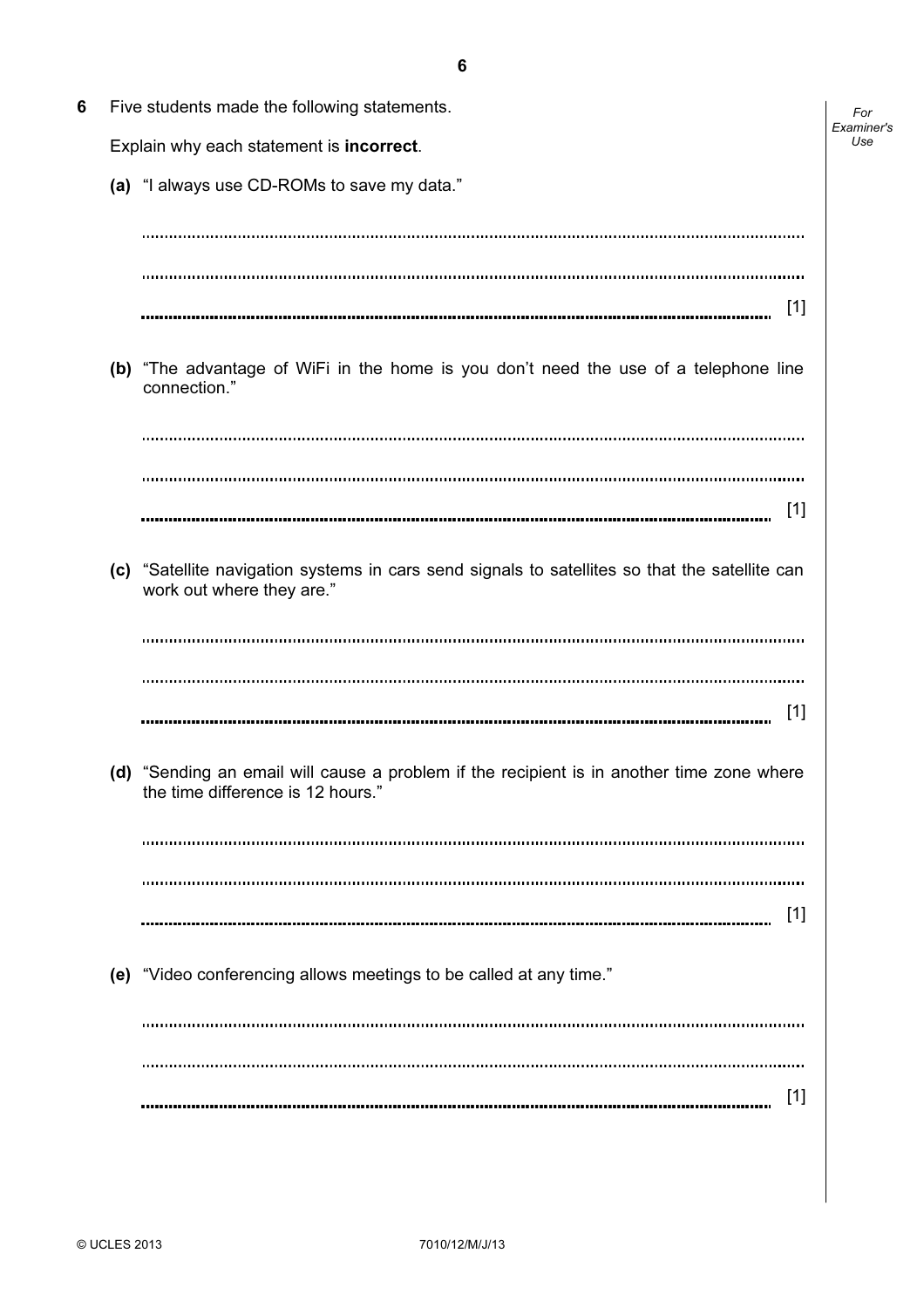[2] [1]

| © UCLES 2013 | 7010/12/M/J/13 | <b>Turn over</b> |
|--------------|----------------|------------------|
|              |                |                  |

| (a) Describe how the sensors and microprocessor are used to control the speed of the<br>spinning CD. |
|------------------------------------------------------------------------------------------------------|
|                                                                                                      |
|                                                                                                      |
|                                                                                                      |
|                                                                                                      |
|                                                                                                      |
|                                                                                                      |
|                                                                                                      |
|                                                                                                      |
| $[4]$                                                                                                |
|                                                                                                      |
| (b) Sudden movements can make the CD "skip".                                                         |
| How can the microprocessor deal with this so that the CD operates correctly?                         |
|                                                                                                      |
|                                                                                                      |
|                                                                                                      |
|                                                                                                      |
| $[2]$                                                                                                |
| (c) Why would an MP3 player not suffer from the same problem?                                        |
|                                                                                                      |
|                                                                                                      |
| $[1]$                                                                                                |
|                                                                                                      |

7 The speed at which a CD spins in a portable music CD player is controlled by sensors and a small microprocessor.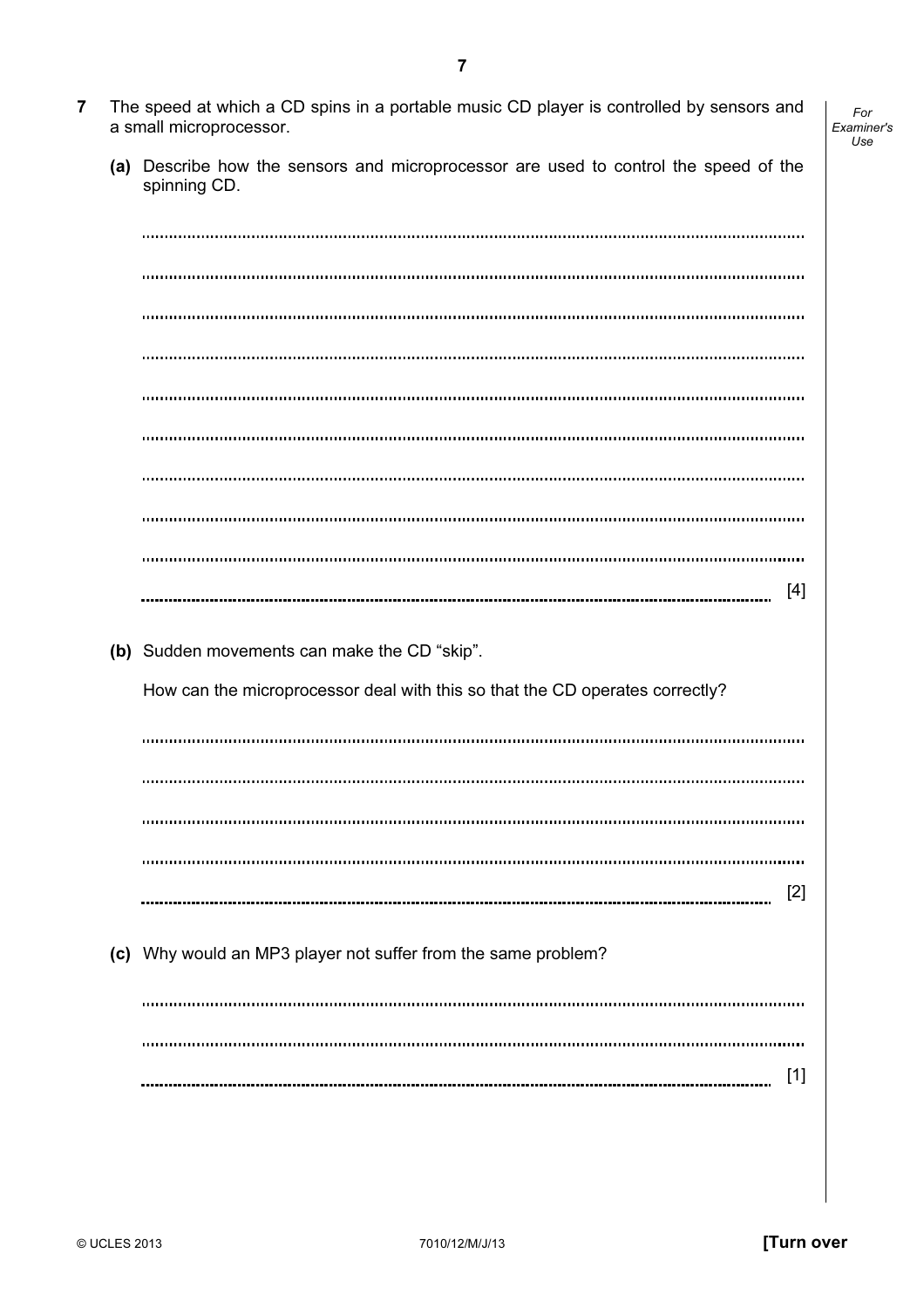- 8 Expert Systems are made up of a number of components.
	- (a) The diagram below shows four of these components and four definitions.

By drawing arrows, link the four components to their correct definitions:

made up of a series of if ... then statements called inference rules International Contract Contract Contract Contract Contract Contract Contract<br>Inference Engine

provides reasoning mechanism in a provides reasoning inecriams in the set of the set of the Knowledge Base<br>typical expert system

presents questions and information to a user and allows them to input a response

collection of facts used to solve problems in an expert system User Interface<br>problems in an expert system User Interface

Rules Base

 $[3]$ 

For Examiner's Use

(b) Describe three of the limitations associated with using Expert Systems.

1 2 3 [3]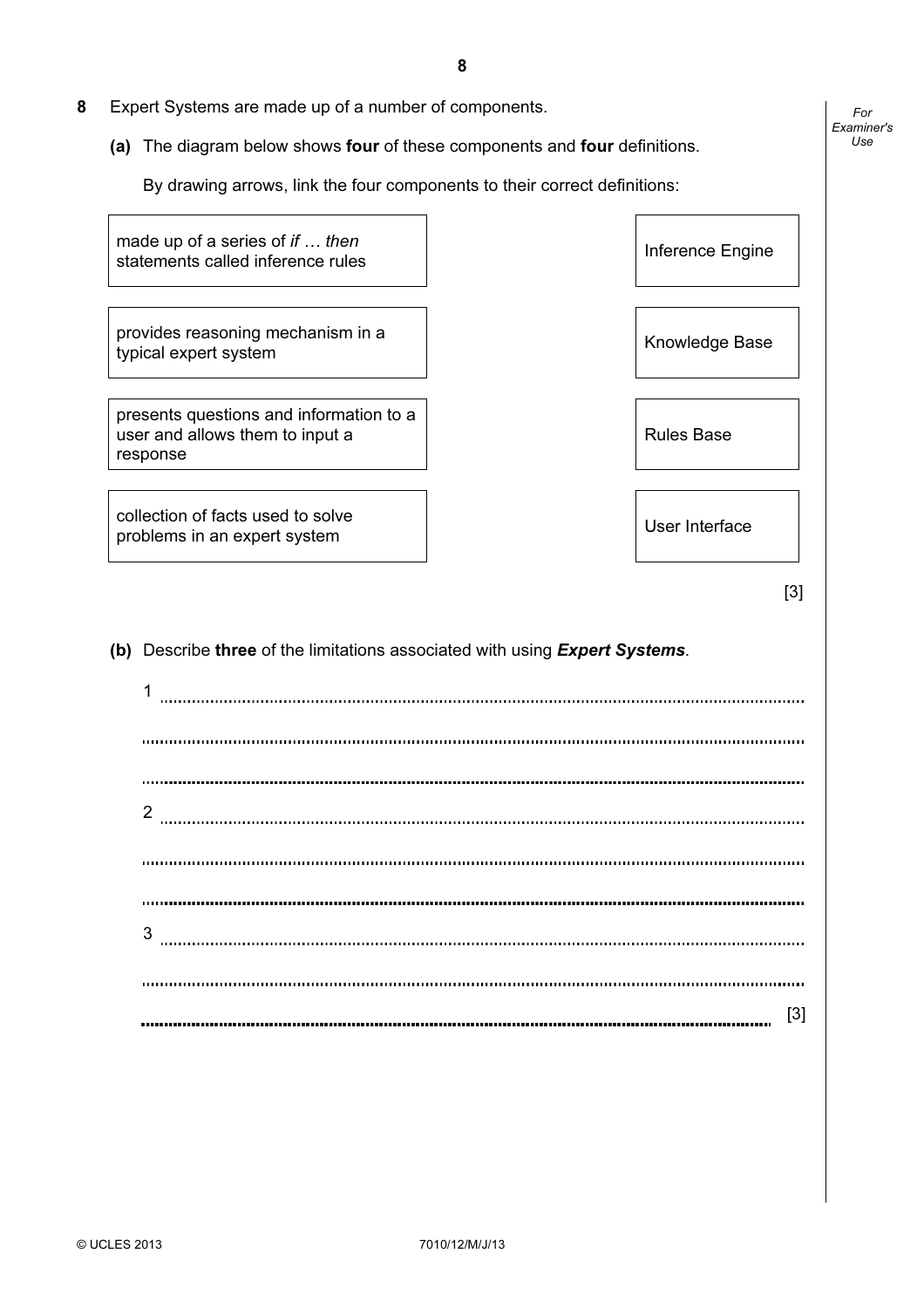- 9 Thin film technology is becoming increasingly common. This uses material as thin as a sheet of paper but which acts just like an LCD monitor. A microprocessor is used to control the device and solid state memories are used to supply the data.
	- (a) Describe two advantages of thin film technology.

1 2 [2] (b) Describe two applications that could use thin film technology. 1 2 [2]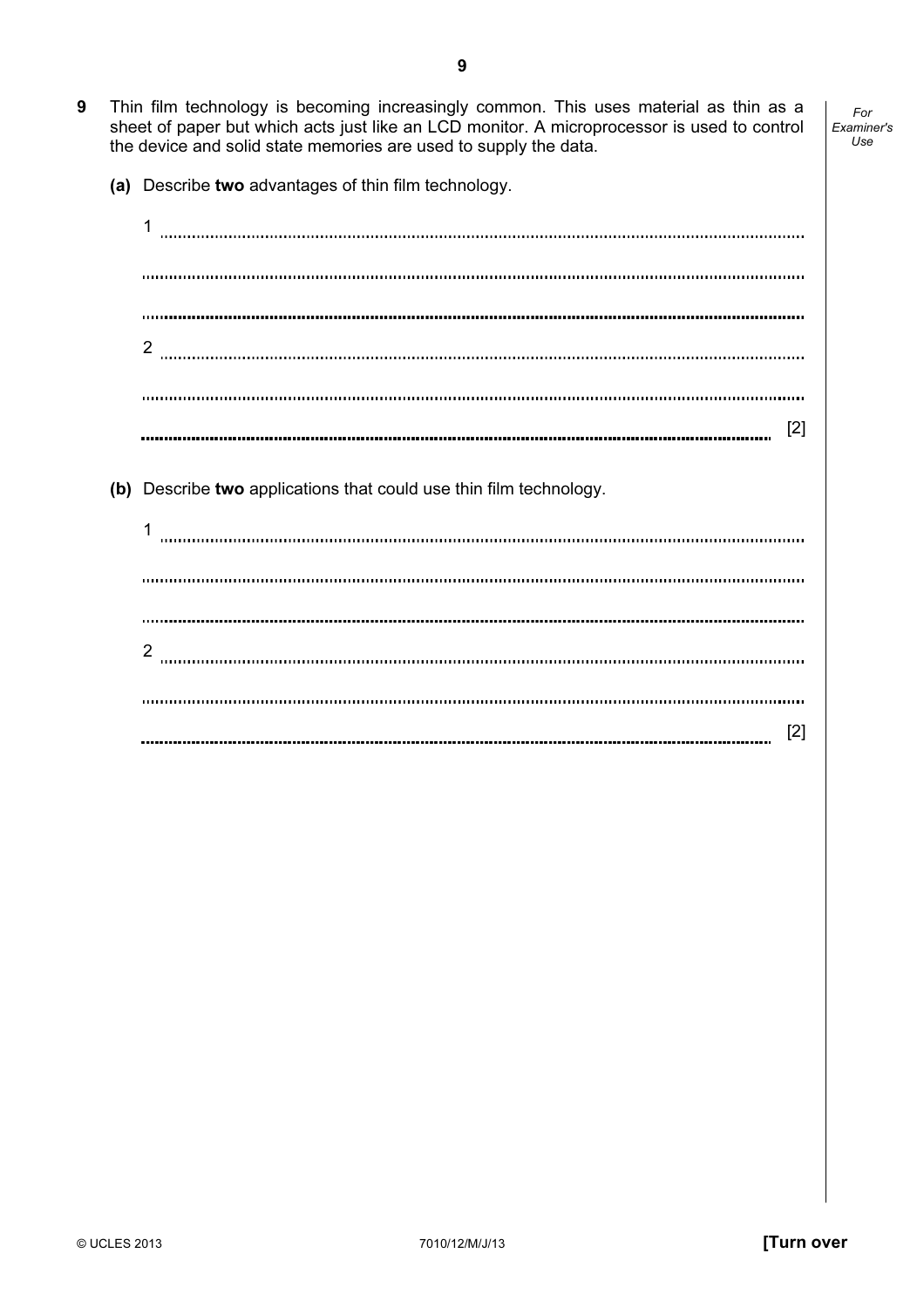|  | 10 A company uses an intranet which can also communicate with the outside world through<br>the Internet. | For<br>Examiner's<br>Use |
|--|----------------------------------------------------------------------------------------------------------|--------------------------|
|  | (a) The system uses modems.                                                                              |                          |
|  | What is the purpose of a modem?                                                                          |                          |
|  |                                                                                                          |                          |
|  |                                                                                                          |                          |
|  | $[1]$                                                                                                    |                          |
|  | (b) Part of the company's security strategy is to use a firewall.                                        |                          |
|  | Describe two features of a firewall.                                                                     |                          |
|  | 1                                                                                                        |                          |
|  |                                                                                                          |                          |
|  |                                                                                                          |                          |
|  | 2                                                                                                        |                          |
|  |                                                                                                          |                          |
|  | [2]                                                                                                      |                          |
|  | (c) Connecting to the Internet can cause potential problems.                                             |                          |
|  | State two of these problems.                                                                             |                          |
|  | 1                                                                                                        |                          |
|  |                                                                                                          |                          |
|  | $\overline{2}$                                                                                           |                          |
|  | [2]                                                                                                      |                          |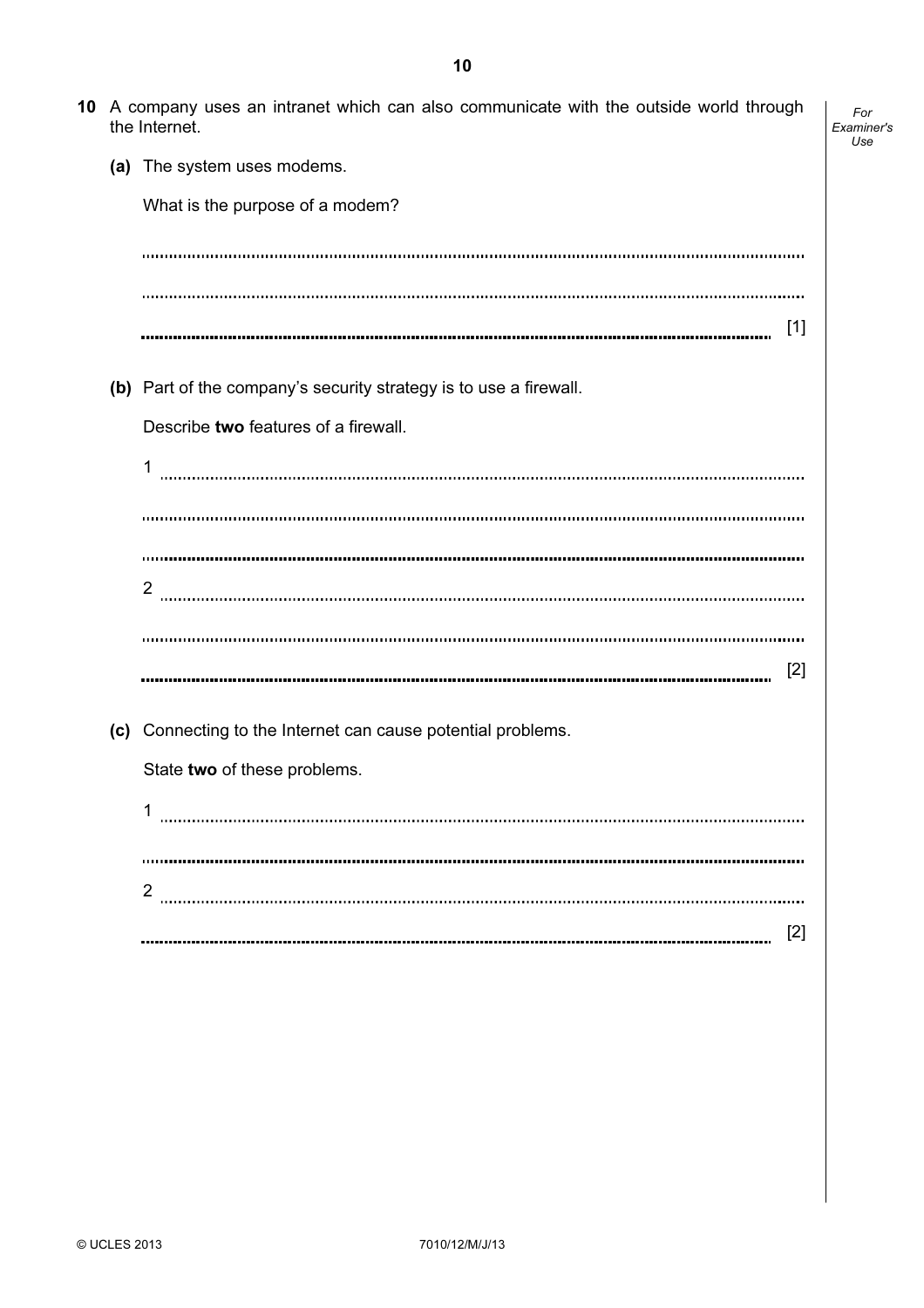- **Motorway** Number of Length ength  $\begin{array}{|c|c|c|}\n\hline\n(km) & \text{Cars per day} & \text{Toll charge} \\
\hline\n\end{array}$ ID per km (\$) lanes M1 | 100 | 50 000 | 0.60 | 2 M2 | 210 | 75 000 | 0.40 | 3 M3 | 180 | 60 000 | 0.50 | 4 M4 | 40 | 20 000 | 0.30 | 3 M5 | 25 | 15000 | 0.10 | 2 M6 | 100 | 40 000 | 0.70 | 4 M7 | 30 | 10 000 | 0.40 | 2 M8 | 150 | 60 000 | 0.60 | 4 (a) How many fields and how many records are shown? (i) number of fields  $(ii)$  number of records  $[2]$  (b) Using Motorway ID only, what would be output if the following search condition was used? (Length (km)  $> 100$ ) AND (Number of lanes  $> 3$ ) [1]
- 11 A survey of motorways was carried out and a database was produced. A section of the database is shown below.

For Examiner's Use

 (c) What search condition is needed to find the motorways where the number of cars per day exceeds 50000 or the toll charge per kilometre is greater than \$0.50?

[2]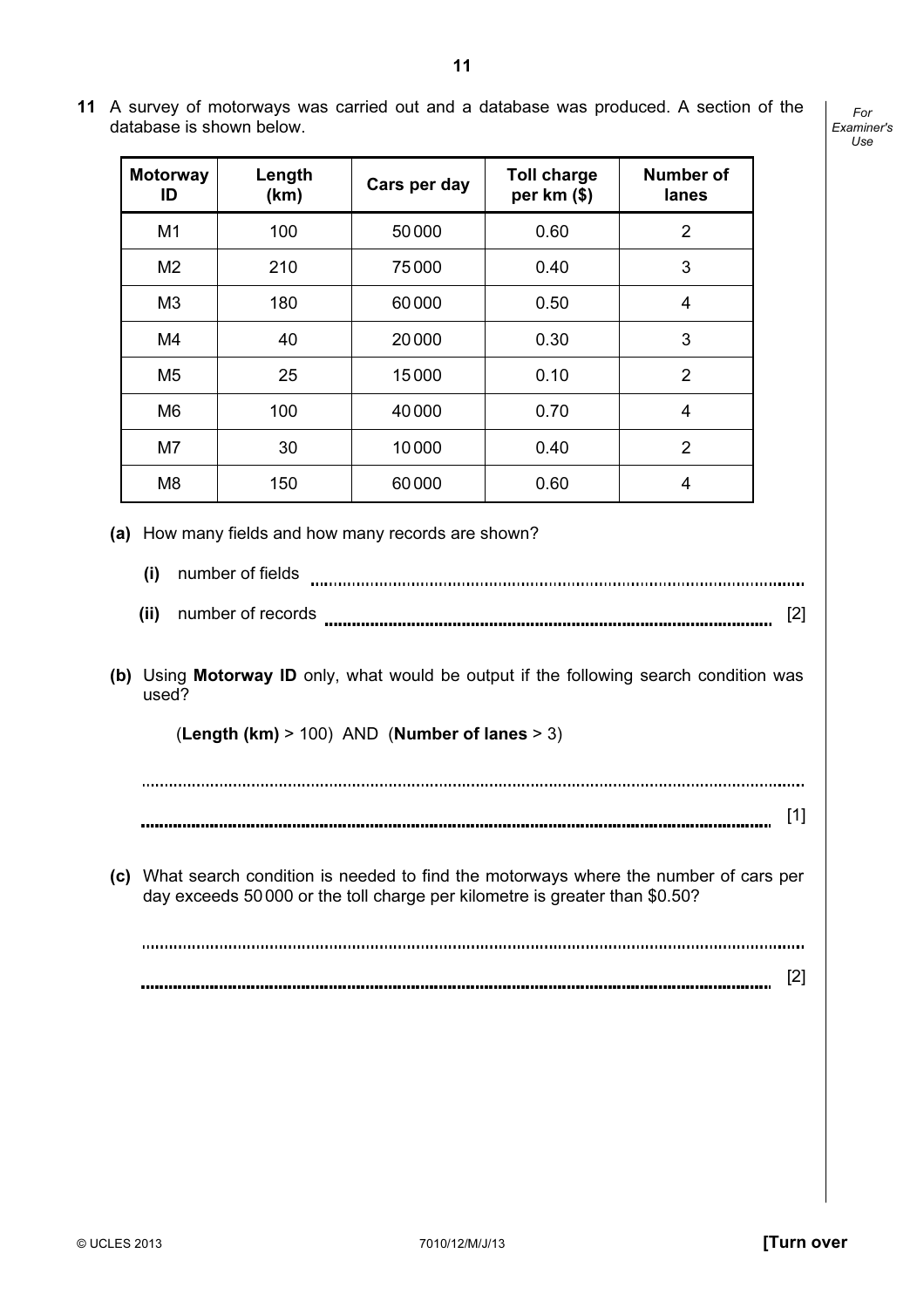12 Study the following flowchart very carefully.

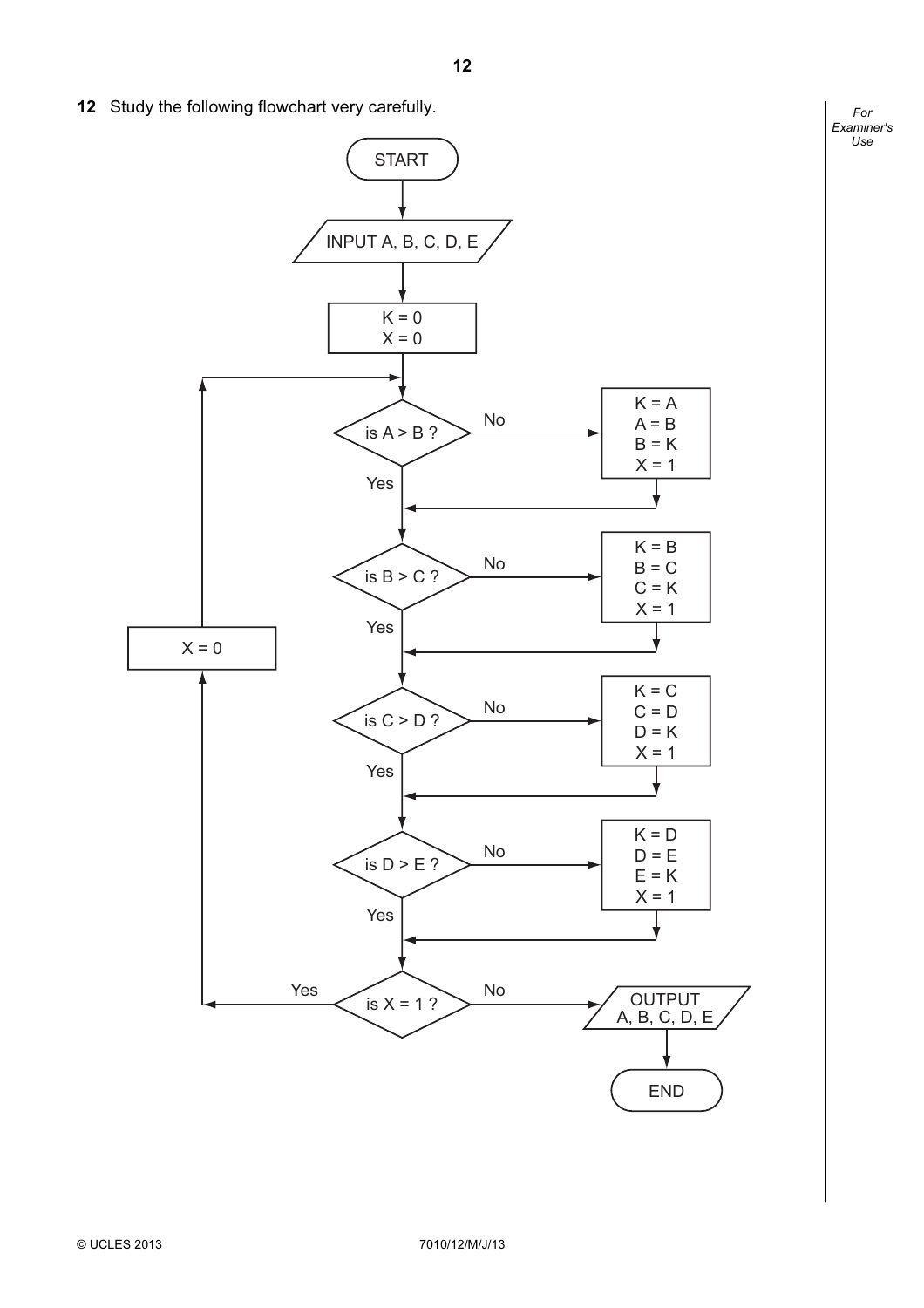(a) Complete the trace table for this flowchart using the following test data:

| $\blacktriangle$ | $\, {\bf B}$ | $\mathbf C$ | D | E | $\boldsymbol{\mathsf{K}}$ | $\pmb{\chi}$ |
|------------------|--------------|-------------|---|---|---------------------------|--------------|
|                  |              |             |   |   |                           |              |
|                  |              |             |   |   |                           |              |
|                  |              |             |   |   |                           |              |
|                  |              |             |   |   |                           |              |
|                  |              |             |   |   |                           |              |
|                  |              |             |   |   |                           |              |
|                  |              |             |   |   |                           |              |
|                  |              |             |   |   |                           |              |
|                  |              |             |   |   |                           |              |
|                  |              |             |   |   |                           |              |
|                  |              |             |   |   |                           |              |
|                  |              |             |   |   |                           |              |
|                  |              |             |   |   |                           |              |
|                  |              |             |   |   |                           |              |
|                  |              |             |   |   |                           |              |

 $[5]$ 

 (b) What values are output from the flowchart using the above test data? [1] (c) What function is this flowchart carrying out? [1] (d) What would happen if the value of X wasn't set to 0 in the return loop of the flowchart? [1]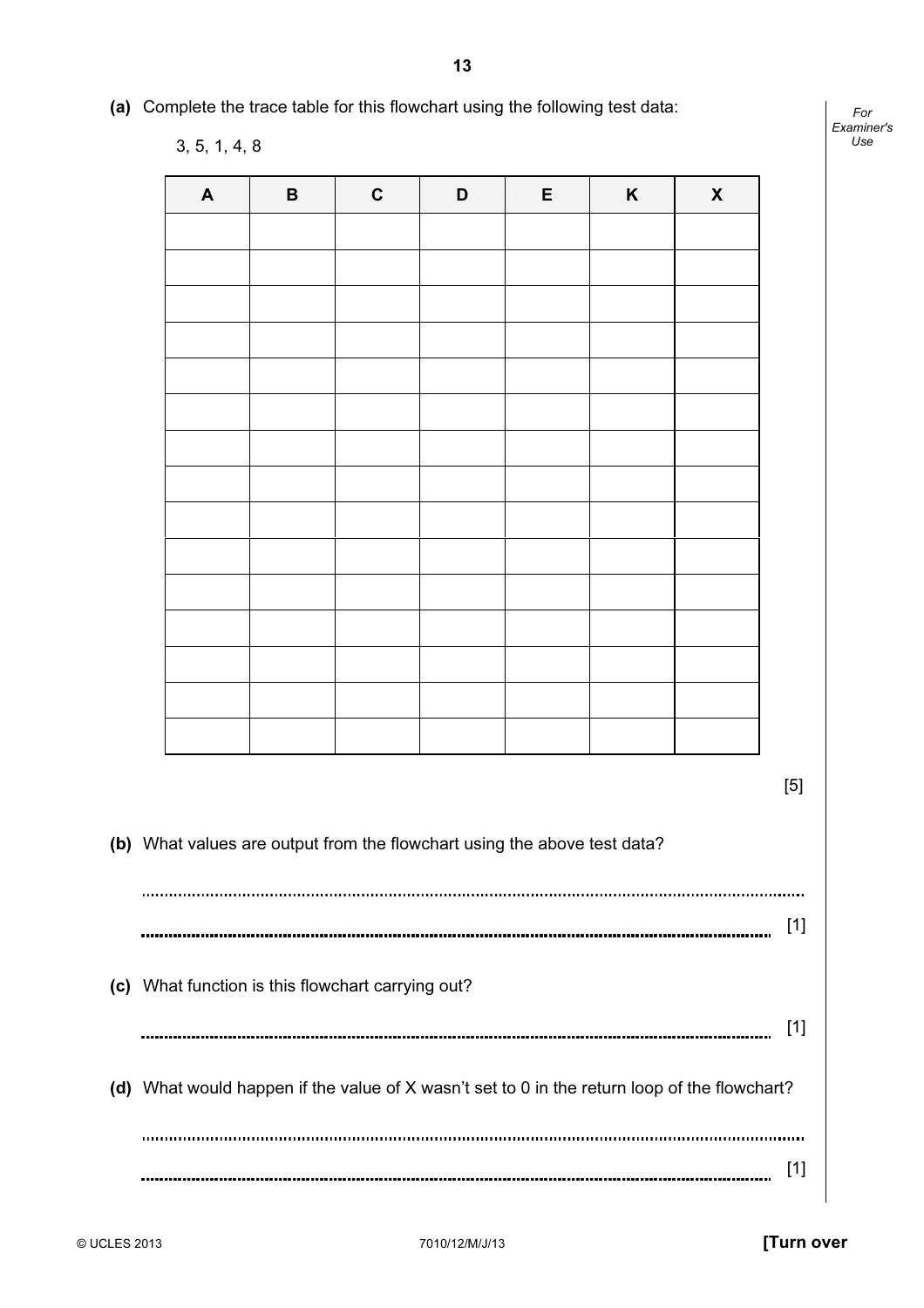For Examiner's Use

| 13 A company requests new customers who register online to give the following details: |  |
|----------------------------------------------------------------------------------------|--|
|----------------------------------------------------------------------------------------|--|

• name

- address
- type of credit/debit card
- payment card number

All details must be entered.

(a) (i) Describe one suitable different validation check for each field.

|      | name                                                                      |
|------|---------------------------------------------------------------------------|
|      |                                                                           |
|      | address                                                                   |
|      |                                                                           |
|      | type of credit/debit card minimum minimum minimum minimum minimum minimum |
|      |                                                                           |
|      | payment card number                                                       |
|      | [4]                                                                       |
| (ii) | Which of the four fields could be offered as a drop down box?<br>Explain. |
|      |                                                                           |
|      |                                                                           |
|      |                                                                           |
|      | $[2]$                                                                     |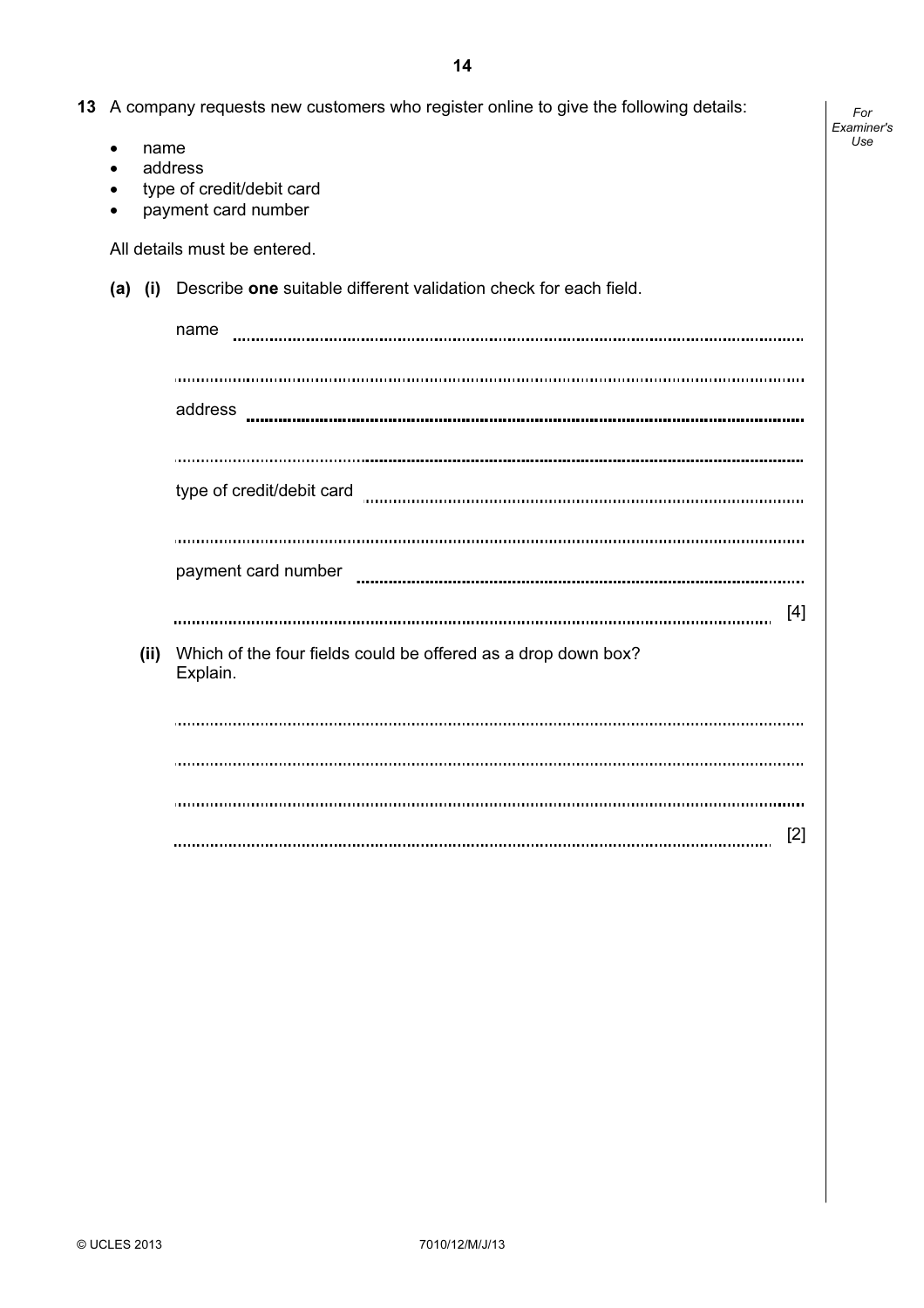|  | (b) Other data required: |  |
|--|--------------------------|--|
|--|--------------------------|--|

| (b) Other data required:                       | For<br>Examiner's |
|------------------------------------------------|-------------------|
| date of birth<br>$\bullet$                     | Use               |
| male or female<br>$\bullet$                    |                   |
| accept/decline company conditions<br>$\bullet$ |                   |
| Describe suitable input methods for this data. |                   |
| date of birth                                  |                   |
|                                                |                   |
| male or female                                 |                   |
|                                                |                   |
|                                                |                   |
| accept/decline company conditions              |                   |
| [3]                                            |                   |

 $\overline{\phantom{a}}$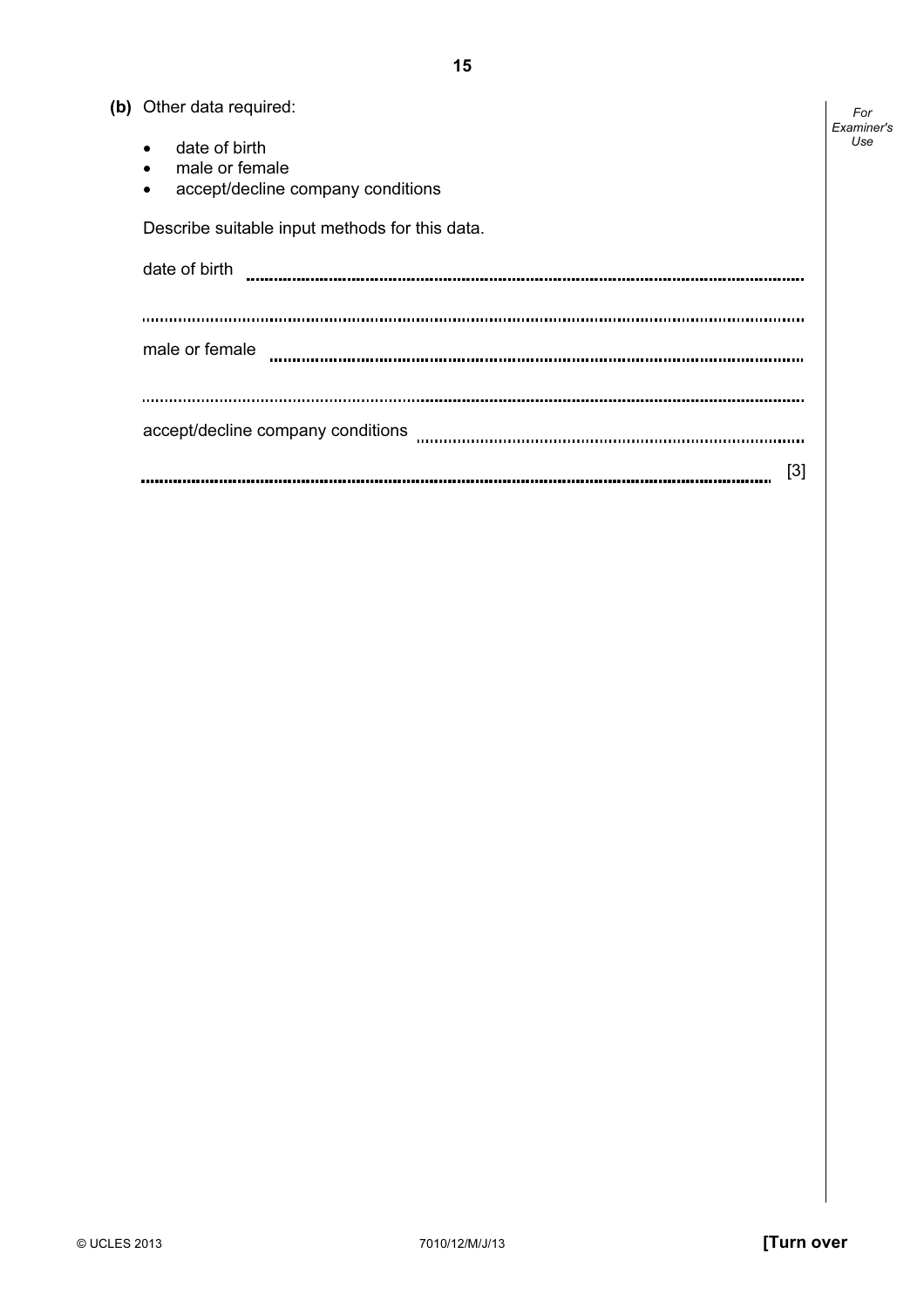14 Some decorative lights are made up from a cluster of red, blue, green, yellow and white LEDs.

For Examiner's  $1$ se

Each colour is represented by a binary code:

| 32  | 16 | 8 |  |                        |
|-----|----|---|--|------------------------|
|     |    |   |  | red                    |
|     |    |   |  | blue                   |
|     |    |   |  | green                  |
| ( ) |    |   |  | yellow                 |
| 0   |    |   |  | white                  |
|     |    |   |  | black (all lights off) |

 A 6-bit register, R1, stores the 1-values to represent a sequence of colours. Thus, if R1 contains:

|--|--|--|--|--|--|

this means the **blue**, yellow and **black** colour sequence is stored and displayed in that order.

The length of time each light is on is set by a binary value in another register, R2:

Thus



means each colour is on for 2 seconds.

(a) The two registers contain the following values.

What is the sequence of coloured lights and the timing for each colour?



sequence of colours timing  $\begin{minipage}{0.9\linewidth} \begin{tabular}{l} \hline \textbf{0.01} \end{tabular} \end{minipage} \begin{minipage}{0.9\linewidth} \begin{tabular}{l} \hline \textbf{0.01} \end{tabular} \end{minipage} \begin{minipage}{0.9\linewidth} \begin{tabular}{l} \hline \textbf{0.01} \end{tabular} \end{minipage} \end{minipage} \begin{minipage}{0.9\linewidth} \begin{tabular}{l} \hline \textbf{0.01} \end{tabular} \end{minipage} \end{minipage} \begin{minipage}{0.9\linewidth} \begin{tabular}{l} \$ [2]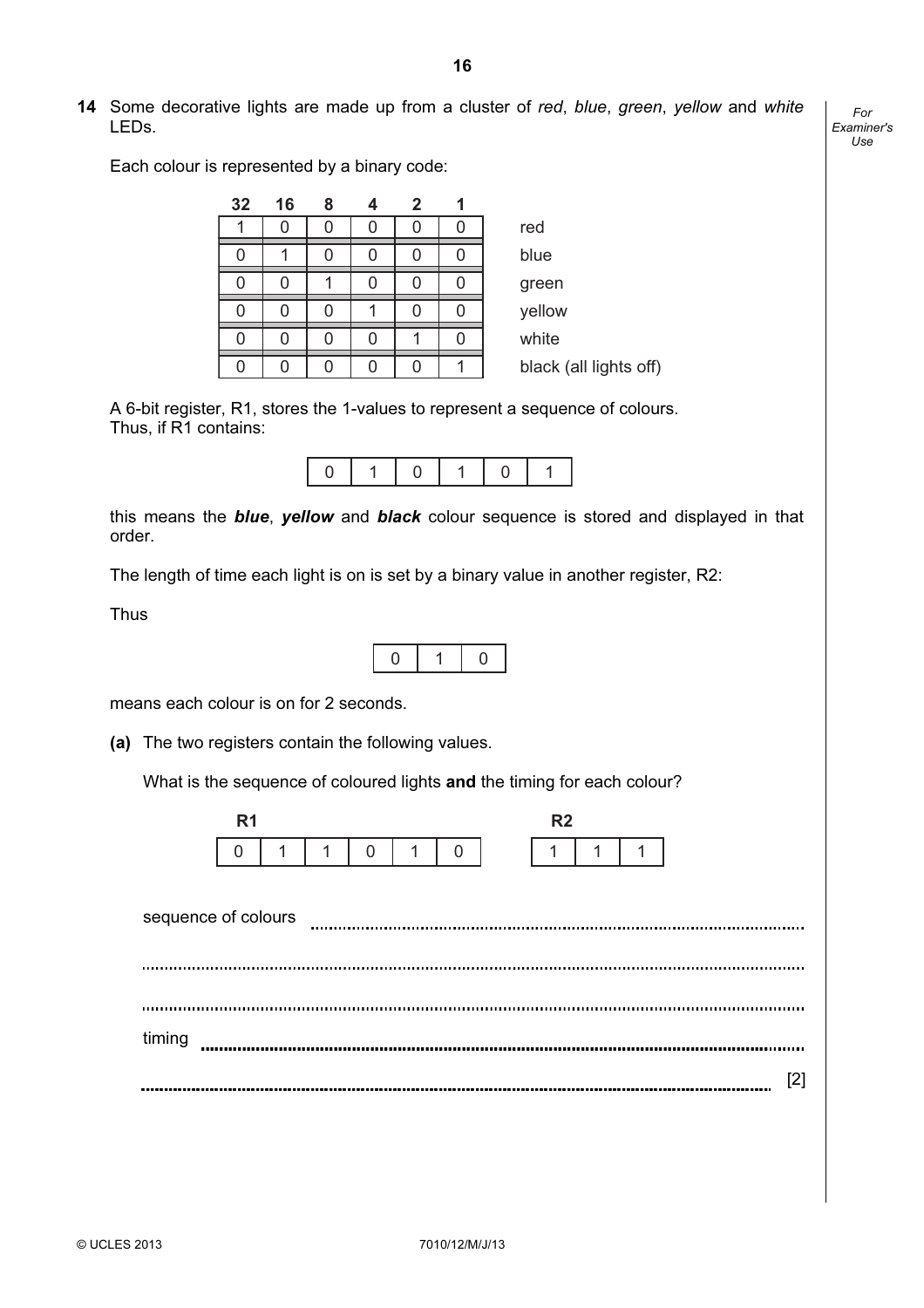|                                                                                | R <sub>1</sub> |  | R <sub>2</sub> |  |       |  |
|--------------------------------------------------------------------------------|----------------|--|----------------|--|-------|--|
|                                                                                |                |  |                |  |       |  |
|                                                                                |                |  |                |  | $[2]$ |  |
|                                                                                |                |  |                |  |       |  |
|                                                                                |                |  |                |  |       |  |
|                                                                                |                |  |                |  |       |  |
|                                                                                |                |  |                |  |       |  |
|                                                                                |                |  |                |  |       |  |
|                                                                                |                |  |                |  |       |  |
|                                                                                |                |  |                |  |       |  |
| (c) What is the problem with trying to display green, blue, red in that order? |                |  |                |  |       |  |
|                                                                                |                |  |                |  |       |  |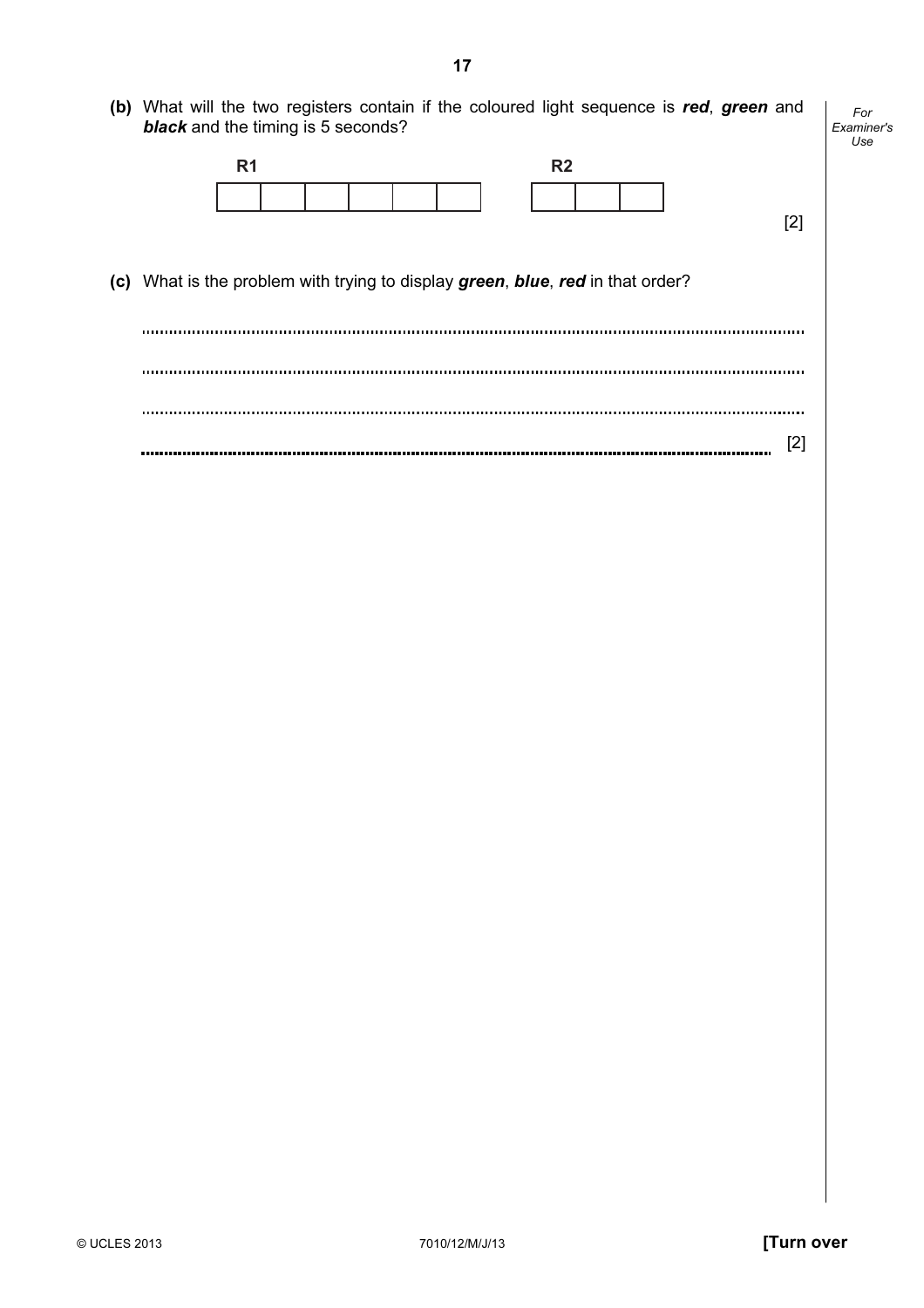

 $[6]$ 

## (b) Complete the truth table for the above logic statement.

|                  |                |                | <b>Working space</b> |   |
|------------------|----------------|----------------|----------------------|---|
| $\, {\bf B}$     | S              | P              |                      | X |
| $\mathbf 0$      | $\mathbf 0$    | $\overline{0}$ |                      |   |
| $\boldsymbol{0}$ | $\overline{0}$ | 1              |                      |   |
| $\mathbf 0$      | 1              | $\mathbf 0$    |                      |   |
| $\overline{0}$   | 1              | $\mathbf{1}$   |                      |   |
| $\mathbf{1}$     | $\overline{0}$ | $\overline{0}$ |                      |   |
| 1                | $\overline{0}$ | $\mathbf{1}$   |                      |   |
| 1                | 1              | $\overline{0}$ |                      |   |
| 1                | 1              | 1              |                      |   |

 $[4]$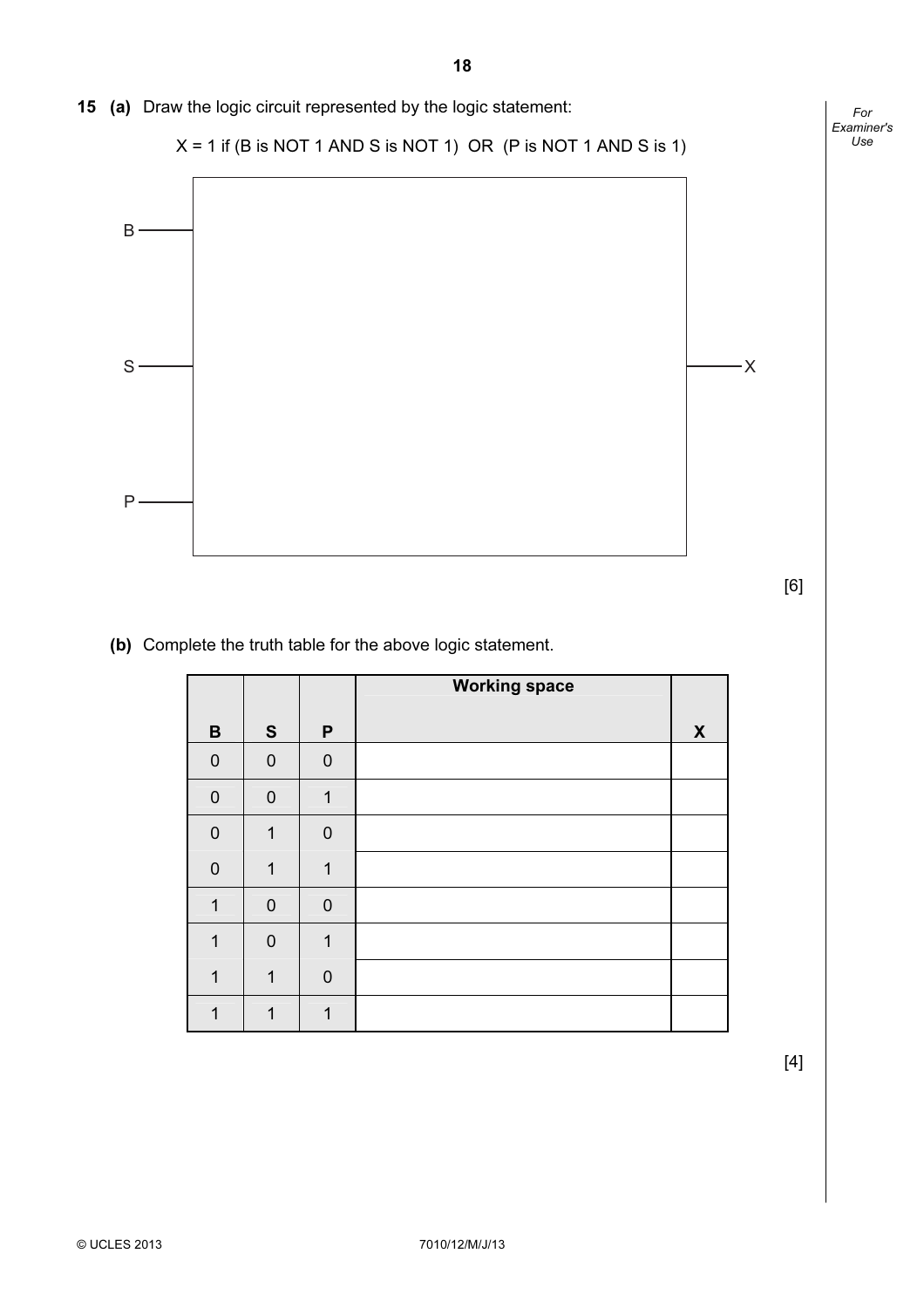For Examiner's  $1$ se 16 A large word processor is being developed by first writing a series of modules. These are then put together to form the final word processor. Testing is done on each module and on the final word processor. The following flowchart shows how this word processor is

Complete the flowchart, using item number only, from the list of items given.

developed. Several of the stages have been omitted.